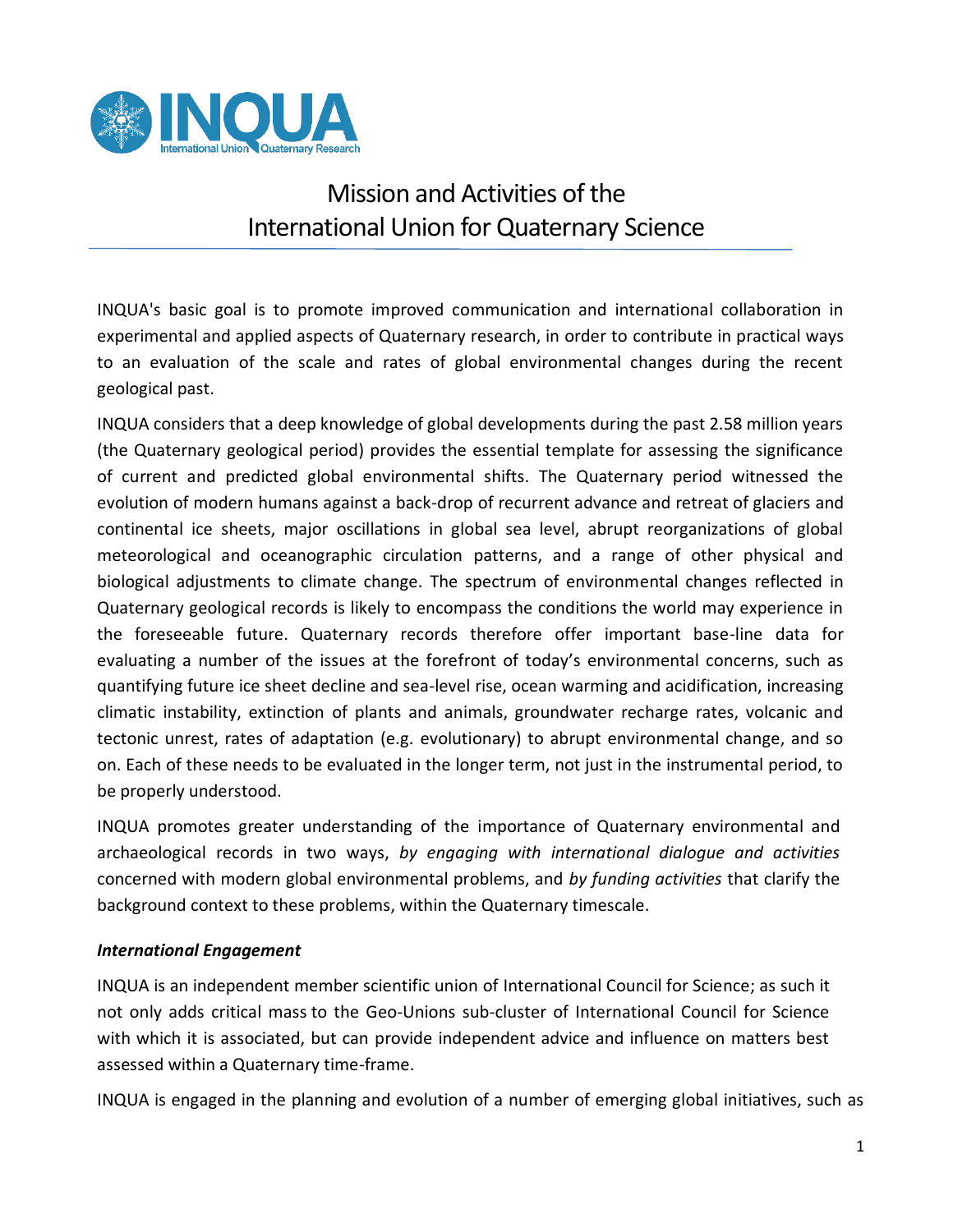*Future Earth*, mainly through the regional offices for Latin America and Africa, and in initiatives being proposed by IUGS, such as *Resourcing Future Generations*, which includes a focus on groundwater resources, and which may in turn link in to the *Future Earth* programme.

INQUA funds a number of specific international projects and *Focus Groups* (see below) which are advancing knowledge in key environmental areas, such as climate modelling, biodiversity, hazard assessment, human origins and environmental impacts, and species extinction rates.

INQUA provides a liaison and advisory body for IUGS on matters concerned with Quaternary stratigraphic subdivision, nomenclature and good practice. This feeds through the Subcommission for Quaternary Stratigraphy (SQS), which reports to the International Commission on Stratigraphy (ICS) of the IUGS.

INQUA informs the wider scientific community of important advances in the study of geological, environmental and archaeological events through its official journal, *Quaternary International*, published by Elsevier. The journal was inaugurated in 1989 and in early 2014 published its 323 $^{\text{rd}}$ volume.

INQUA is run by an elected *Executive Committee* which reports to an *International Council*  comprised of one national representative for each of the 53 national or regional Members of INQUA, though only the representatives of fee-paying members hold voting rights. The International Council oversees the actions and decisions of the Executive Committee, and approves INQUA's statutes which govern all INQUA's structure and activities.

INQUA holds an *International Congress* once every four years, which is open to participation by all interested scientists, and which show-cases recent developments in the field. The location of the congress is decided in advance by the International Council, which meets on three occasions during each congress. There is a high participation in the congress by scientists from developing countries and by Early Career Researchers, for which funding support is supplied from INQUA resources.

## *INQUA-funded initiatives*

INQUA provides funds (ca. 130,000 Euros *per annum*) to support the work of projects and focus groups, selected by competition, that are considered to address important facets of the contemporary environmental agenda. These are orchestrated through five INQUA Commissions, the Presidents of which monitor developments and ensure adhesion to INQUA's key themes. The five commissions are:

Coastal and Marine Processes (CMP) Humans & Biosphere (HABCOM) Palaeoclimate (PALCOM) Stratigraphy & Chronology (SACCOM) Terrestrial Processes, Deposits & History (TERPRO)